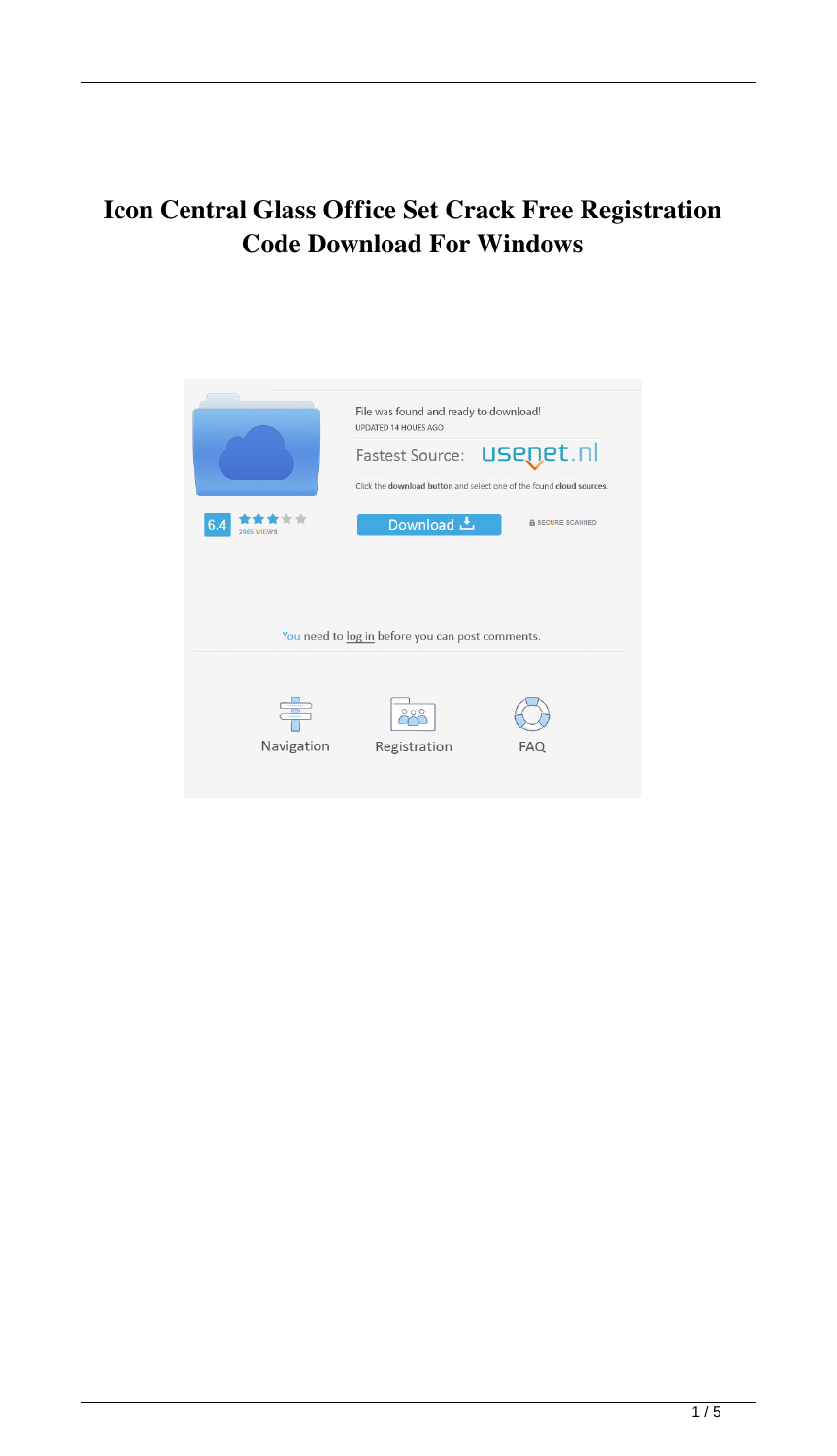## **Icon Central Glass Office Set Crack + (April-2022)**

A new era for HTML5, CSS3 and Javascript! Icons are the design element of the future. Why should we use images? They slow your page down! They are not retina-ready! When it comes to icons, we have a lot to be thankful for. Most designers can design beautiful icons that also are small. However, not all icons are designed like this. Icons are not designed like letters. Let's start thinking differently. Icon designers are thinking about the future and this is why we created Icons8. Icons8 looks to the future of web design. Icons8 was created in a way that any designer will find themselves at home. Icon designers like you will create beautiful icons. Icon designers like you will easily create large icons. Icon designers like you will create complex icons. Icon designers like you will customize icons. You will find Icons8 challenging and fun. In this collection we have brought you: 125 Icons Blank Navigation Bars (800px wide) Graphic Stickers in the same style as the icons Icons 1. Navigation Navigation is the most important element on a website. It contains links to other pages. It should be very simple. Icons8 has already designed over 1,500 navigation icons that you can use. 2. Forms Forms are very important on any website. They are used to collect information. Icons8 has already designed over 1,500 form icons that you can use. 3. Line Graphics Line graphics are the most common type of graphic. They are used for a lot of things: buttons, buttons on buttons, popups, drop downs, text, shapes and more. This collection has already designed over 300 icons of this type. 4. Pattern Icons A pattern icon is a graphical element used to create decorative elements. We have designed about 600 pattern icons. 5. Images Images are used to show people and things. We have designed 600 icons of this type. 6. Maps Maps are a popular element on any website. This type of icon has been designed more than

#### **Icon Central Glass Office Set Patch With Serial Key For PC**

\* \$(nr) - Number - Indicates position of the icon in the list. \* \$nbColour - Colour Value - Indicates the colour of the icon. \* \$width - Width in pixels - Indicates the width of the icon. \* \$height - Height in pixels - Indicates the height of the icon. \* \$opacity - Opacity Value - Indicates the opacity of the icon. \* \$overlay - Class name - Indicates the class name of the icon's overlay. \* \$fonts - Font Family - Indicates the font family of the icon. \* \$fontSize - Font Size - Indicates the font size of the icon. \* \$fontWeight - Font Weight - Indicates the font weight of the icon. \* \$fontStyle - Font Style - Indicates the font style of the icon. \* \$text - Font Text - Indicates the font text of the icon. \* \$textReverse - Font Text Reverse - Indicates the reverse of the text. \* \$textAlign - Text Align - Indicates the align of the icon's text. \* \$textShadow - Text Shadow - Indicates the text shadow of the icon. \* \$textDecoration - Text Decoration - Indicates the text decoration of the icon. \* \$backgroundColor - Background Color - Indicates the background colour of the icon. \* \$backgroundRepeat - Background Repeat - Indicates the background repeat of the icon. \* \$backgroundSize - Background Size - Indicates the background size of the icon. \* \$backgroundPosition - Background Position - Indicates the background position of the icon. \* \$padding - Padding - Indicates the padding of the icon. \* \$border - Border - Indicates the border of the icon. \* \$listItemBackground - List Item Background -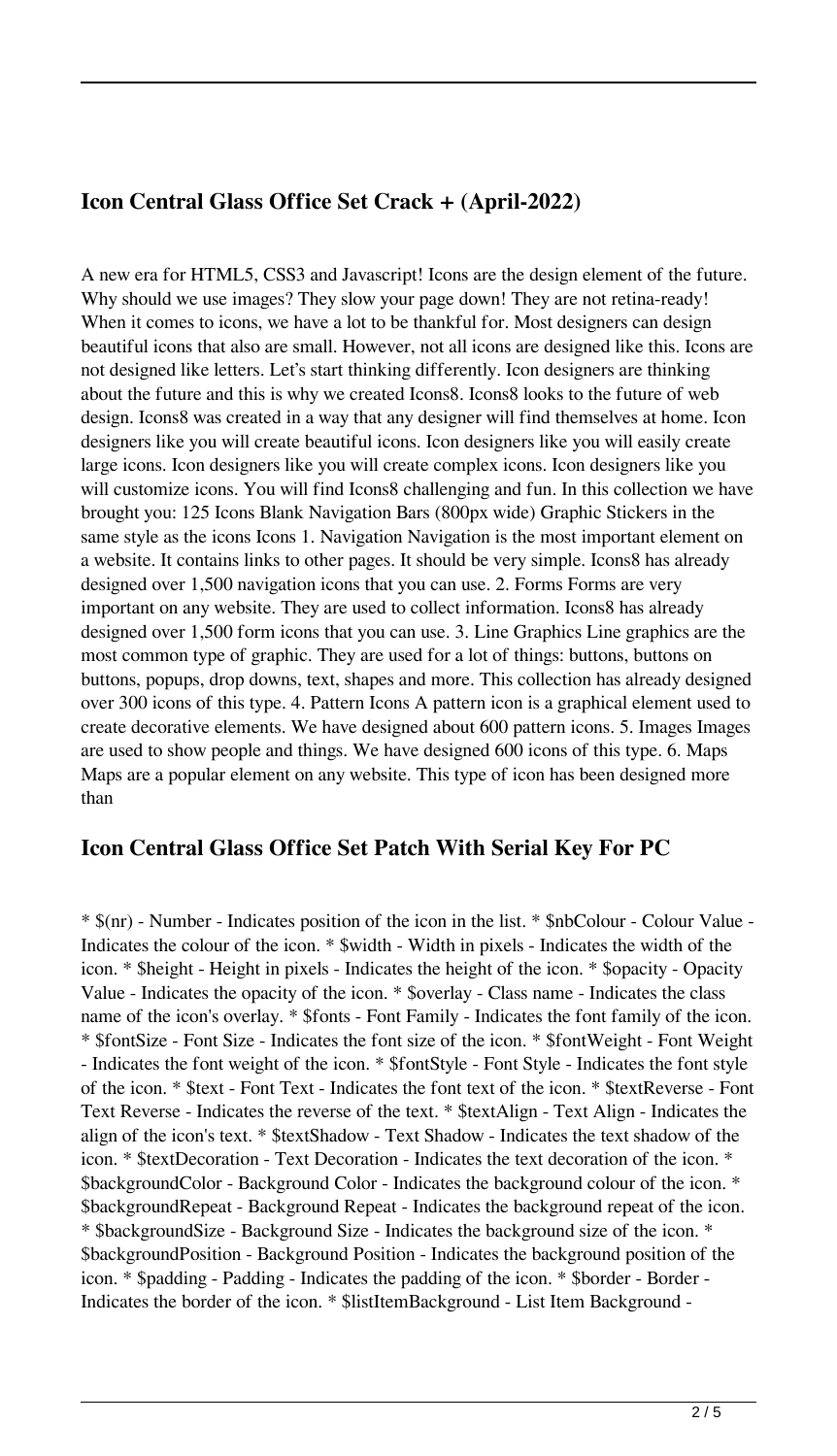Indicates the list item background of the icon. \* \$menuItemBackground - Menu Item Background - Indicates the menu item background of the icon. \* \$menuItemInactiveBackground - Menu Item Inactive Background - Indicates the menu item inactive background of the icon. \* \$menuItemInactiveSelectedBackground - Menu Item Inactive Selected Background - Indicates the menu item inactive selected background of the icon. \* \$iconBackground - Icon Background - Indicates the icon background of the icon. \* \$listBackground - List Background - Indicates the list background of the icon. 81e310abbf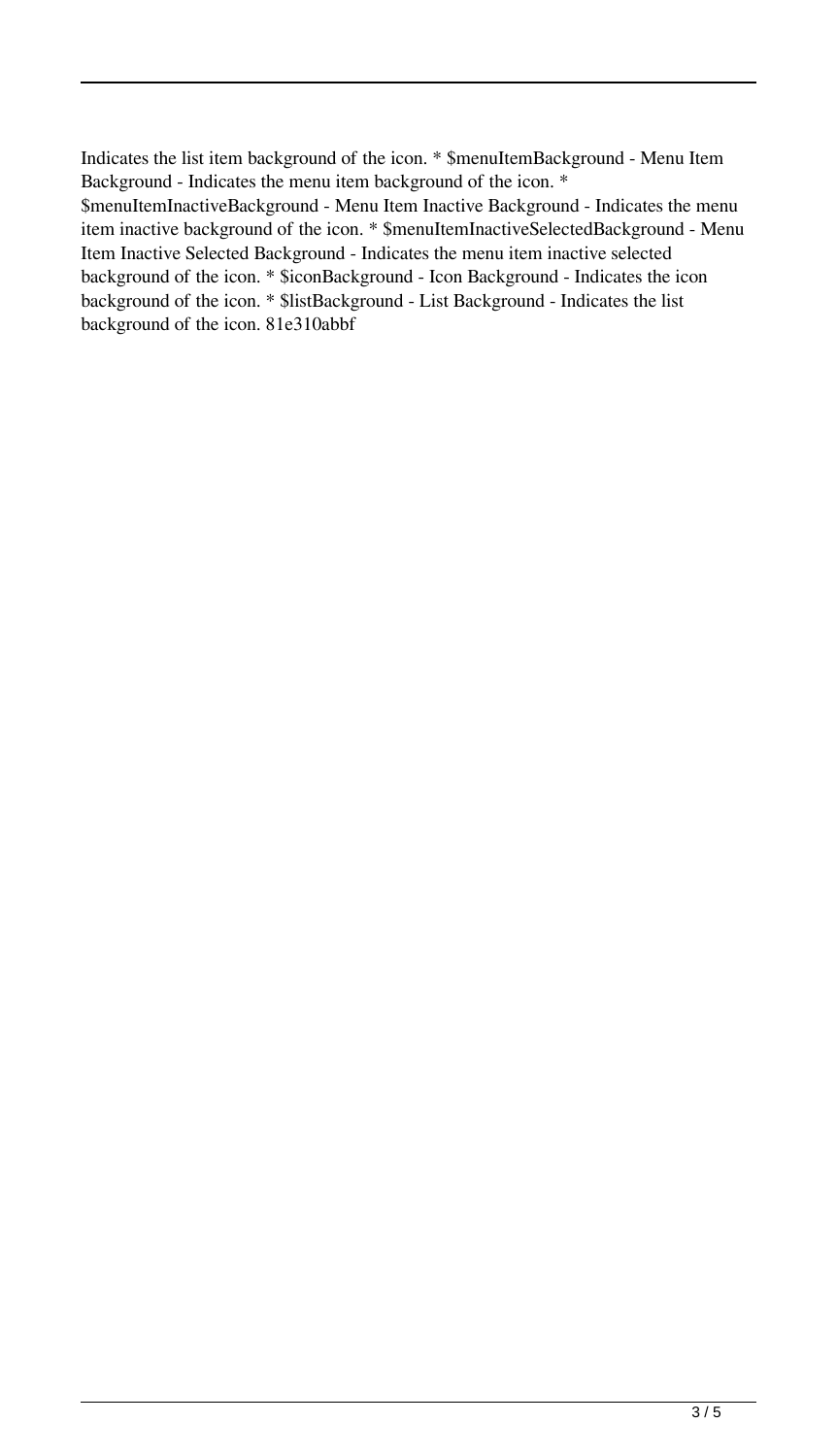## **Icon Central Glass Office Set Crack+**

In this example, I show you how to create navigation bars for websites and create unique navigation bars for you website. This is my website: And my email: xhdreams@gmail.com If you have any questions please feel free to contact me. Also, I highly recommend these websites: Download and install Ionic 2, (and update to latest ionic): \$ ionic start myapp blank --v2 Copy and paste files from the following link to your project, and run: \$ npm install \$ npm install @ionic-native/core \$ npm install @ionic-native/splash-screen \$ npm install @ionic-native/status-bar \$ npm install @ionicnative/device-plugin \$ npm install @ionic-native/network-information \$ npm install @ionic-native/camera \$ npm install @ionic-native/video A: The tab in the above solution doesn't get active until the user clicks it. I wanted to make it so that it changes the tab by itself when the item is clicked just add a listener like this in the html file:

#### **What's New In Icon Central Glass Office Set?**

This has to be the easiest way to create awesome navigations. Related demo package : \*25/10/2013 \*1.2.5 \*12/3/2013 \*Added image source set URL \*21/12/2013 \*1.2.3 \*10/3/2013 \*Improved splash page link, CSS and JS \*30/4/2013 \*1.2.2 \*29/2/2013 \*Improved icon set name in colors \*Changed splash page URL \*2/7/2013 \*1.2.1 \*29/5/2013 \*Added more standard navigation to base navigation \*30/2/2013 \*1.2 \*2/4/2013 \*Added more icons to all icons (16, 24, 32, 48 and 128px) \*30/1/2013 \*1.1 \*1/4/2013 \*Added more great icons to iconset \*7/8/2012 \*1.0 \*Added first build (many improvements to be added) \*18/5/2011 \*0.9 \*Added normal navigation \*16/6/2011 \*0.8 \*Added normal navigation (non-standard) \*13/4/2011 \*0.7 \*Added more standard navigation to base navigation \*7/12/2010 \*0.6 \*Added splash page and navigation to base navigation (non-standard) \*29/10/2010 \*0.5 \*Made navigation to iconset.json \*21/10/2010 \*0.4 \*Added standard navigation to base navigation \*29/9/2010 \*0.3 \*Added iconset.json and sass to base navigation \*28/9/2010 \*0.2 \*Added logo.png \*26/9/2010 \*0.1 \*Add to npm Singing at Loud gigs in Melbourne When and where should you start your search for a singing gig in Melbourne? When I say loud gigs I'm referring to gigs that will actually have a band and not a band with a singer. If you're in the middle of doing your own singing gig while a solo singer is having a look for a band then chances are you're not going to get a lot of attention. You're pretty much just in competition with them. So, if you're just starting out, you need to think about attracting some other groups to your gig. A loud gig is a good place to start as it will give you